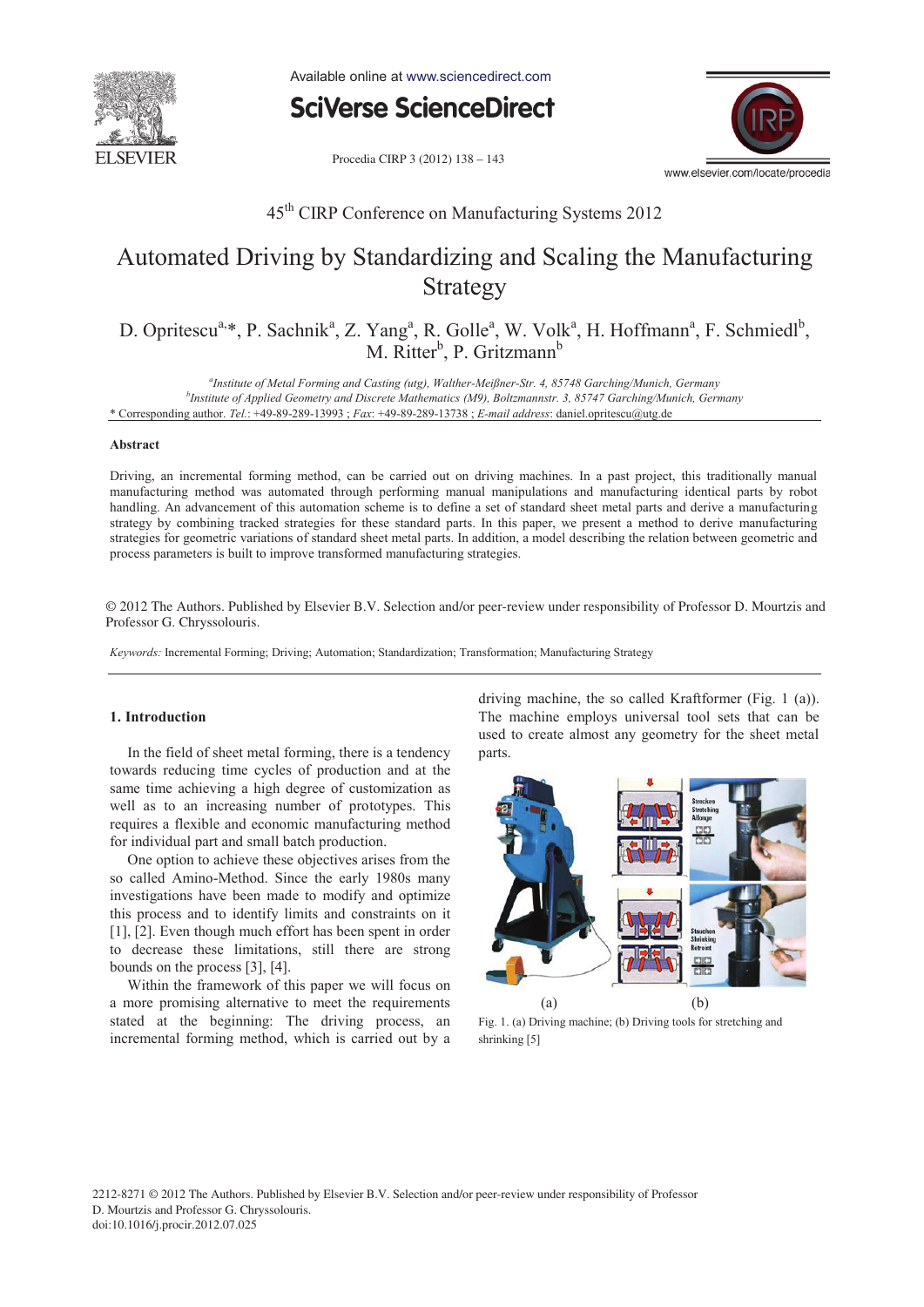The main tools used on the driving machine can perform stretching and shrinking in local forming areas of the metal part (Fig. 1 (b)). The final geometry is produced by this incremental forming method in a large number of steps. Even though this process is one of the oldest known incremental forming methods, systematic research investigations in this area have not started before 2001.

Research effort has been put into studying and analyzing the driving process and clarifying the scope and spectrum of applications [6], [7], [8], [9].

Driving is traditionally a manual manufacturing method. It needs to be automated to reduce the labour costs and to achieve cost-effective production. In [10], the automation scheme copied driving was introduced, in which an industrial robot was used to replace the manual manipulations. This automated driving process has two steps: The first step is to synchronously record the process parameters (stroke positions and forces) as a manufacturing strategy in the manual forming process by an optical tracking system; the second step is then to translate the manufacturing strategy for the interaction between the robot and the driving machine.

Because of the manual tracking step, the method developed above is suitable for a small batch size but not for individual parts. In order to further increase the automation level or rather to reduce the manual work in that automation process, it is proposed to derive the manufacturing strategy for a new metal part from a database of standard manufacturing strategies.

#### **2. Problem Formulation**

Driving is a very complex forming process, in which the material properties are changing by work hardening and the contact conditions are varying with every stroke. This makes it very difficult to directly model this driving process, thus a model-free idea will be presented here. It uses knowledge developed within the copied driving project, see [10]. The process is depicted in Fig. 2.



Fig. 2. Automation scheme: Automated copied driving

To further automate the manufacturing process, we now aim at completely replacing the manual driving step by deriving a manufacturing strategy for a new metal part from the strategies already recorded. The first step is to define a number of standard metal parts, from which, after a suitable fragmentation, the new metal part will be constructed. To keep the required number of standard metal parts as small as possible, it is essential to derive manufacturing strategies for transformed variants of these standard metal parts from the recorded manufacturing strategies. This transformation process will be the main focus of this paper.

#### **3. Problem Formulation**

With a manufacturing strategy, a metal sheet can be formed into some desired end geometry. On the one hand, while the number of manufacturable end geometries is infinite, the geometry features are mathematically describable by a limited number of geometric parameters. On the other hand, there is an infinite number of manufacturing strategies, even for a single corresponding geometry. Hence, it is essential to define a sheet metal part with a standard geometry and a corresponding manufacturing strategy.

### *3.1. Extraction of geometry features*

Fig. 3 shows a motorbike tank that was produced by copied driving. It consists of a total of 10 metal parts welded together. These parts have different but similar geometries. The geometric features of one of them can be extracted and idealized into a combination of four simple geometrical components: one flat square surface, two quarter cylinders and one eighth of a sphere. Of course, the other combinations of the geometrical components could also be defined as required.



Fig. 3. (a) Motorbike tank, produced by the copied driving; (b) Exaction and idealization of the metal part

#### *3.2. Standard manufacturing strategy*

To obtain the geometry defined in the last section, the metal part must be formed with the driving machine using some manufacturing strategy. Such a strategy contains the forces of the strokes together with the six-